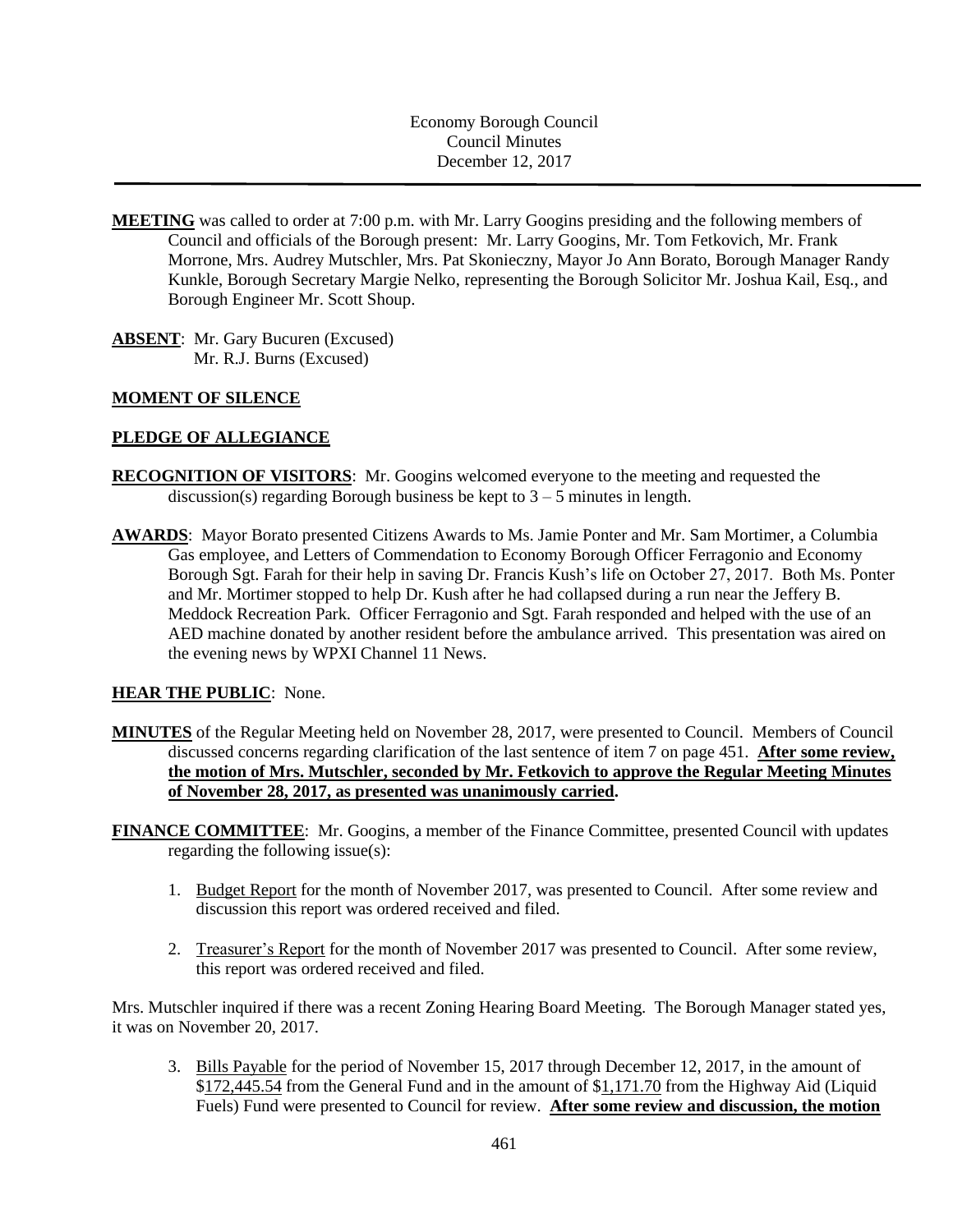# **of Mr. Morrone, seconded by Mrs. Mutschler to approve the list of Bills Payable was unanimously carried, with the exception of Mrs. Skonieczny regarding charges (if applicable) submitted on the Borough Solicitor's bill regarding litigation matters for the Skonieczny lawsuit.**

## General Fund

| 12/12/2017 | 26223 | <b>ADT Security Services</b>         | Monthly Security Service                           | 89.16    |
|------------|-------|--------------------------------------|----------------------------------------------------|----------|
| 12/12/2017 | 26224 | Aflac                                | Employee ACC Insurance                             | 253.50   |
| 12/12/2017 | 26225 | Amcom Office Systems, Inc.           | Monthly Copier Maintenance/Overage                 | 21.01    |
| 12/12/2017 | 26226 | <b>Animal Control Services</b>       | Animal Control Service Fee                         | 550.00   |
| 12/12/2017 | 26227 | Approved Toilet Rentals, Inc.        | (3) Standard Units w/Hand Sanitizer-Parks          | 135.00   |
| 12/12/2017 | 26228 | Aramark Uniform Service              | <b>Uniform Expenses</b>                            | 111.19   |
| 12/12/2017 | 26229 | Beaver Cty Times-Newspapers Inc.     | Legal Ad-Zoning Hearing/2 Ordin./Budget            | 605.95   |
| 12/12/2017 | 26230 | Bob Sumerel Tire Co., Inc.           | Tire Repair Services                               | 185.00   |
| 12/12/2017 | 26231 | Building Insp. Underwriters of PA    | <b>Building Permit Inspections</b>                 | 1,624.00 |
| 12/12/2017 | 26232 | Burns, Daniel                        | Mileage Reimbursement-Asst. CEO                    | 61.74    |
| 12/12/2017 | 26233 | Butler Gas Products Co, Inc.         | Monthly Cylinder Rental                            | 21.50    |
| 12/12/2017 | 26234 | Cintas                               | Misc. Medical Supplies                             | 32.40    |
| 12/12/2017 | 26235 | Clean Care, Inc.                     | Floor Mat Service                                  | 98.83    |
| 12/12/2017 | 26236 | Columbia Gas                         | Monthly Gas Service                                | 235.00   |
| 12/12/2017 | 26237 | Comcast 0029740                      | Monthly Internet/Phone Service                     | 207.61   |
| 12/12/2017 | 26238 | Comcast 0029955                      | Monthly Internet/Phone Service                     | 105.75   |
| 12/12/2017 | 26239 | Costco                               | Membership Renewals                                | 120.00   |
| 12/12/2017 | 26240 | Coverall North America, Inc.         | <b>Monthly Cleaning Services</b>                   | 739.00   |
| 12/12/2017 | 26241 | Duquesne Light Company               | Monthly Electric Service                           | 1,096.09 |
| 12/12/2017 | 26242 | E. Reid Powell Refuse, LLC           | Roll-off Box Swaps                                 | 3,885.00 |
| 12/12/2017 | 26243 | Economy Welding/Industrial Supply    | Propane Cylinder                                   | 38.00    |
| 12/12/2017 | 26244 | FNB Commercial Credit Card           | Misc. Purchases                                    | 1,372.27 |
| 12/12/2017 | 26245 | Galls LLC                            | <b>Uniform Expenses</b>                            | 9.23     |
| 12/12/2017 | 26246 | Hanson Aggregates BMC, Inc.          | Asphalt                                            | 1,076.92 |
| 12/12/2017 | 26247 | Hovis Auto Supply                    | Vehicle Repair Parts                               | 246.02   |
| 12/12/2017 | 26248 | Hunter Truck Sales & Service, Inc.   | Vehicle Repair Parts                               | 6.11     |
| 12/12/2017 | 26249 | Incom Supply of Pittsburgh           | Misc. Operating Supplies                           | 158.88   |
| 12/12/2017 | 26250 | Iron City Workplace Services         | Uniform/Rug Services                               | 212.13   |
| 12/12/2017 | 26251 | JC Ehrlich Co., Inc.                 | Pest Control Services                              | 135.98   |
| 12/12/2017 | 26252 | K & B Outfitters, Inc.               | <b>Uniform Expenses</b>                            | 999.50   |
| 12/12/2017 | 26253 | LCA-Lease Corporation of America     | Telephone Leasing                                  | 209.81   |
| 12/12/2017 | 26254 | Local Government Academy             | 2017-2018 Newly Elected Officials Course           | 450.00   |
| 12/12/2017 | 26255 | M & M Uniforms, Inc.                 | <b>Uniform Expenses</b>                            | 1,601.50 |
| 12/12/2017 | 26256 | Markl Supply Company, Inc.           | <b>Ballisatic Vest</b>                             | 775.00   |
| 12/12/2017 | 26257 | McClymonds Supply & Transit Co. Inc. | Limestone                                          | 3,575.20 |
| 12/12/2017 | 26258 | <b>MDIA</b>                          | <b>Building Permit Inspections</b>                 | 3,420.00 |
| 12/12/2017 | 26259 | MGSoft-Net, Inc.                     | Trouble Shoot-Rpr./Sonic Wall Support/MozyPro Svce | 790.00   |
| 12/12/2017 | 26260 | Mitel Cloud Services                 | Monthly Telephone Service                          | 287.61   |
| 12/12/2017 | 26261 | Murphy Tractor-Powerplan             | Equipment Repair Parts/Service                     | 1,086.16 |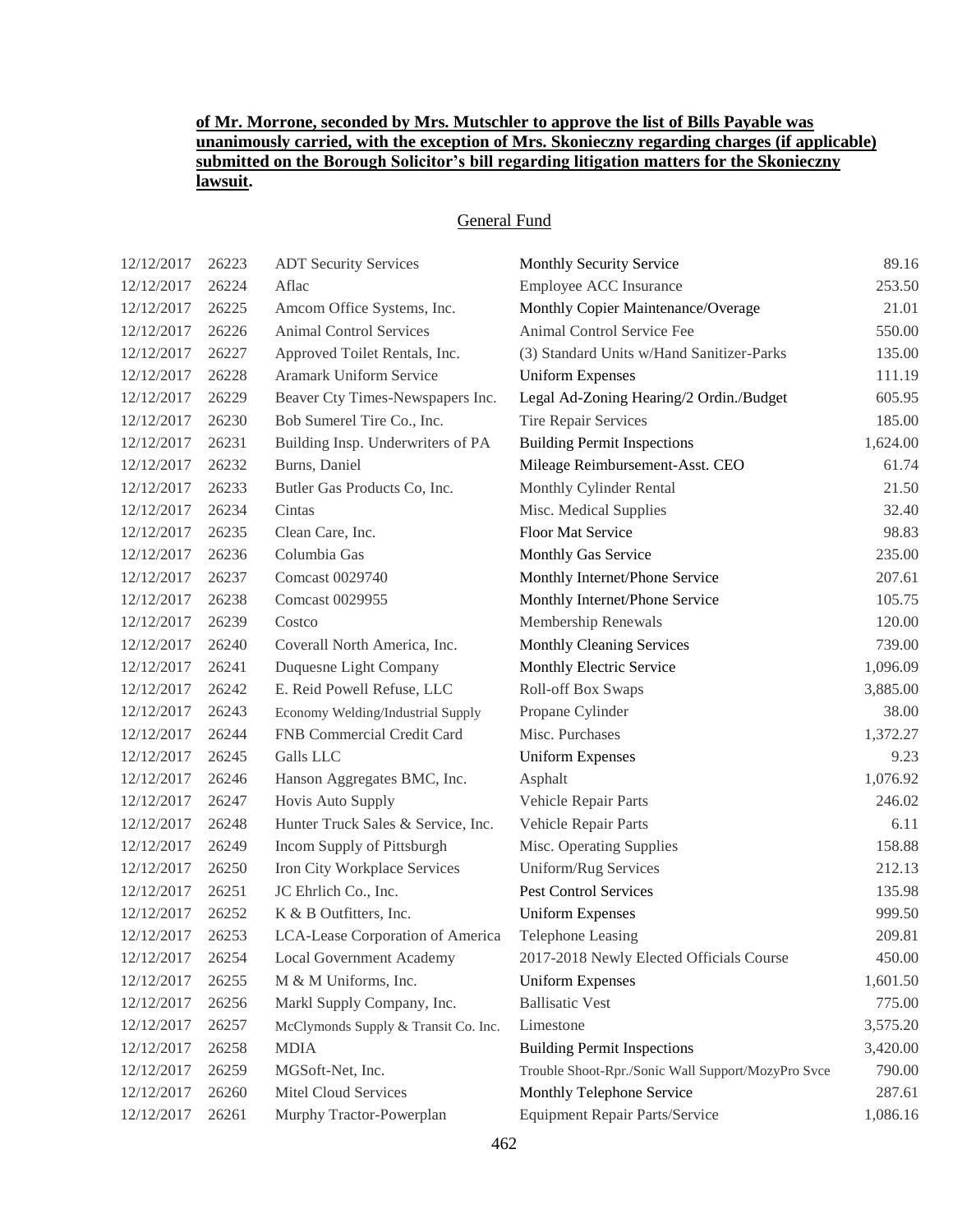| 12/12/2017 | 26262 | Napa-Station Auto Parts            | Misc. Operating Supplies                    | 270.86    |
|------------|-------|------------------------------------|---------------------------------------------|-----------|
| 12/12/2017 | 26263 | Nationwide Employee Benefits       | Group Life Insurance Coverage               | 64.22     |
| 12/12/2017 | 26264 | Occidental Life Insurance Co of NC | Employee Paid Life Insurance                | 79.14     |
| 12/12/2017 | 26265 | PA One Call System, Inc.           | PA One Call Services                        | 60.96     |
| 12/12/2017 | 26266 | PA State Association of Boroughs   | 2018 Boro News/Who's Who/Website Renewals   | 549.00    |
| 12/12/2017 | 26267 | <b>PGH Networks</b>                | <b>Telephone Maintenance</b>                | 99.00     |
| 12/12/2017 | 26268 | Pittsburgh Public Safety Supply    | <b>Uniform Expenses</b>                     | 144.97    |
| 12/12/2017 | 26269 | Reed Oil Company                   | Diesel Fuel                                 | 945.96    |
| 12/12/2017 | 26270 | Reliance Standard Life Insurance   | Group Life Insurance Coverage               | 356.40    |
| 12/12/2017 | 26271 | Russell Standard Corp.             | Cold Patch                                  | 742.00    |
| 12/12/2017 | 26272 | Shoup Engineering Inc.             | <b>Engineering Services</b>                 | 977.00    |
| 12/12/2017 | 26273 | Smitty's Service                   | Vehicle Tire/Maint. Services                | 1,438.86  |
| 12/12/2017 | 26274 | <b>Sprint Communications</b>       | Mthly Cellphone Service                     | 422.96    |
| 12/12/2017 | 26275 | <b>Staley Cmmtn-BearCom</b>        | 2017 Radio Service Contract                 | 200.00    |
| 12/12/2017 | 26276 | <b>Staples Advantage</b>           | Misc. Office Supplies                       | 232.21    |
| 12/12/2017 | 26277 | Susteen, Inc.                      | Secure View Maint/Support Renewal           | 995.00    |
| 12/12/2017 | 26278 | Taylor & Alsko                     | Zoning Hearing Consultant Fees              | 618.75    |
| 12/12/2017 | 26279 | Teamsters Local Union 250          | <b>Union Dues</b>                           | 720.00    |
| 12/12/2017 | 26280 | Trans Union LLC                    | 2018 Civil Service Membership Dues          | 300.00    |
| 12/12/2017 | 26281 | TransAxle LLC                      | Vehicle Repair Parts                        | 270.73    |
| 12/12/2017 | 26282 | Tri-State Hose & Supply Company    | <b>Equipment Repair Parts</b>               | 162.06    |
| 12/12/2017 | 26283 | Vector Security, Inc.              | Tribrid DVR/Installation                    | 3,157.00  |
| 12/12/2017 | 26284 | Vi-HAUS                            | 2017 Monthly Hosting Agreement Fees         | 875.50    |
| 12/12/2017 | 26285 | W. PA Teamsters Emp. Welfare Fund  | Monthly Health Insurance                    | 24,752.44 |
| 12/12/2017 | 26286 | Walsh Equipment                    | Speed Hump Signs/Accessories                | 1,777.55  |
| 12/12/2017 | 26287 | Wex Bank-Sunoco                    | Monthly Gasoline Usage                      | 2,610.81  |
| 12/12/2017 | 26288 | Witmer Public Safety Group         | Ammunition                                  | 1,714.84  |
| 12/12/2017 | 26289 | Aramark Uniform Service            | <b>Uniform Expenses</b>                     | 72.44     |
| 12/12/2017 | 26290 | Blumling, Jim                      | 2017 Chair Planning Commission Service      | 720.00    |
| 12/12/2017 | 26291 | Carlson, David                     | 2017 Planning Commission Services           | 600.00    |
| 12/12/2017 | 26292 | Galeton                            | Misc. Operating Supplies                    | 185.42    |
| 12/12/2017 | 26293 | Hawkins, Elizabeth                 | 2017 Zoning Hearing Board Services          | 40.00     |
| 12/12/2017 | 26294 | Hunter Truck Sales & Service, Inc. | <b>Vehicle Repair Parts</b>                 | 172.50    |
| 12/12/2017 | 26295 | JC Ehrlich Co., Inc.               | Pest Control Services                       | 48.00     |
| 12/12/2017 | 26296 | Kifer, Terry                       | 2017 Boot Allowance                         | 100.00    |
| 12/12/2017 | 26297 | Kowal, Rodger                      | 2017 Planning Commission Services           | 540.00    |
| 12/12/2017 | 26298 | Kowalski, Myron                    | 2017 Planning Commission Services           | 540.00    |
| 12/12/2017 | 26299 | Lang, Don                          | 2017 Emerg. Mgmt./Planning Commission Svcs  | 840.00    |
| 12/12/2017 | 26300 | Loedding, Richard                  | 2017 Vice Chair Planning Commission Service | 600.00    |
| 12/12/2017 | 26301 | Meegan, Robert                     | 2017 Planning Commission Services           | 540.00    |
| 12/12/2017 | 26302 | Michael Baker International, Inc.  | <b>Planning Commission Consultant Fees</b>  | 800.00    |
| 12/12/2017 | 26303 | Mutschler, Audrey                  | 2017 Planning Commission Services           | 540.00    |
| 12/12/2017 | 26304 | PA Municipal League                | 2018 L3P Membership Dues                    | 65.00     |
| 12/12/2017 | 26305 | Pcsolyar, Chad                     | 2017 Planning Commission Services           | 540.00    |
| 12/12/2017 | 26306 | Reed Oil Company                   | Diesel Fuel                                 | 581.59    |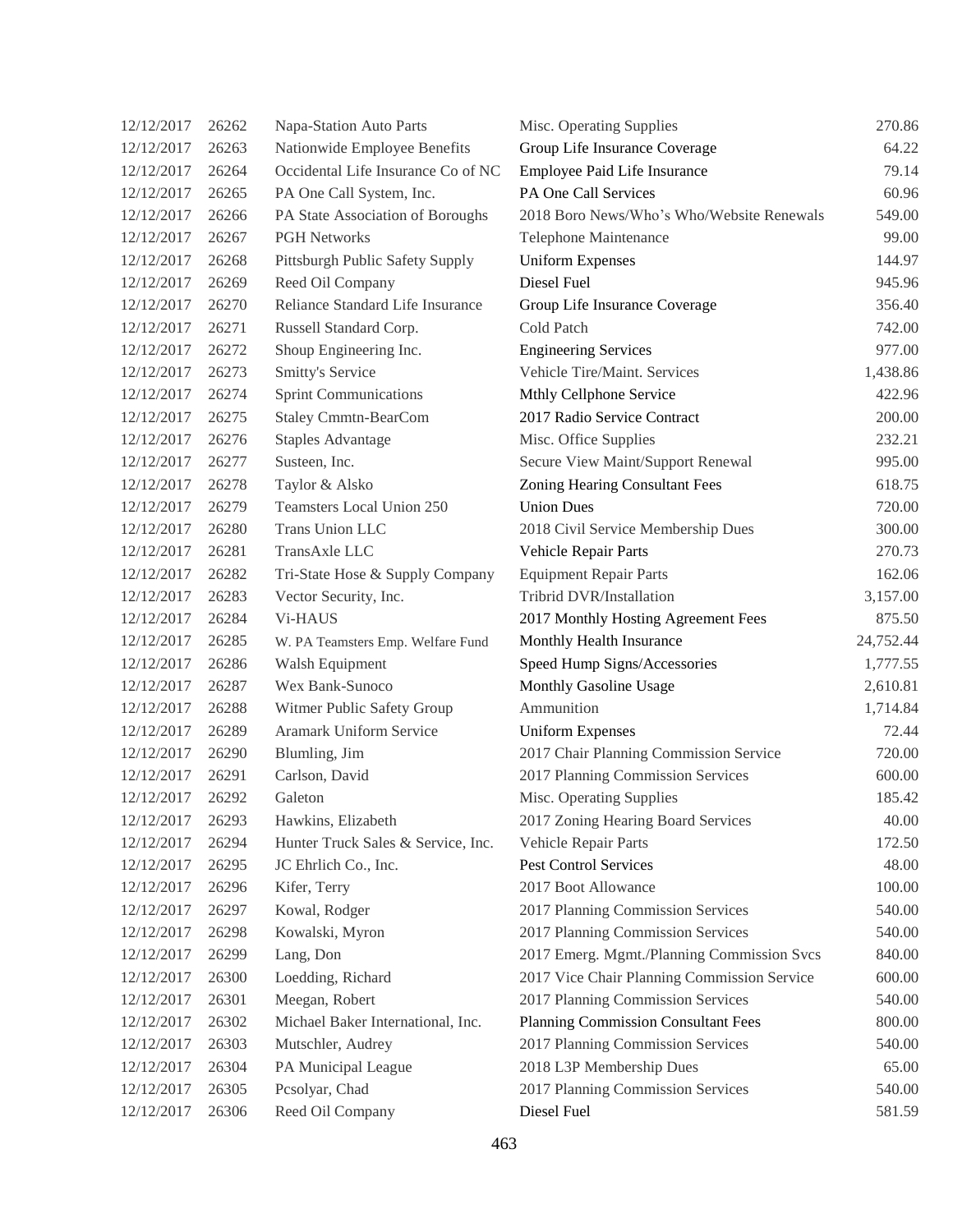| 12/12/2017 | 26307 | Schomaker, Carole                         | 2017 Zoning Hearing Board Services              | 200.00     |
|------------|-------|-------------------------------------------|-------------------------------------------------|------------|
| 12/12/2017 | 26308 | Smitty's Service                          | Vehicle Tire/Maint. Services                    | 37.50      |
| 12/12/2017 | 26309 | Stewart, George                           | 2017 Zoning Hearing Board Services              | 200.00     |
| 12/12/2017 | 26310 | SunSetz Lawncare                          | 2017 Contracted Lawn Maint. Service             | 300.00     |
| 12/12/2017 | 26311 | <b>SWIF-State Worker's Insurance Fund</b> | <b>SWIF Workers Comp Ins. Commission</b>        | 1,762.00   |
| 12/12/2017 | 26312 | Thomas, John C.                           | 2017 Fire Marshall/Emerg Mgmt. Services         | 1,200.00   |
| 12/12/2017 | 26313 | Three Rivers Marine & RV Center           | Vehicle Repair Parts/Service                    | 4,127.90   |
| 12/12/2017 | 26314 | Trans Associates Engin. Cons., Inc.       | Traffic Signal Srvcs-Dunlap Hill                | 300.00     |
| 12/12/2017 | 26315 | Travis, Karla N.                          | 2017 Chair Zoning Hearing Board Services        | 100.00     |
| 12/12/2017 | 26316 | Economy Volunteer Fire Dept.              | 2017 4th Otr. EVFD Fire Allocation              | 58,250.00  |
| 12/12/2017 | 26317 | MRM Workers' Comp Fund                    | 2017 Worker's Comp Policies-CEO, Admin, Pol, PW | 24,704.42  |
| 12/12/2017 | 26318 | Joseph A. Askar Law Offices               | 2017 Solicitor Services & Retainer              | 2,572.50   |
|            |       |                                           |                                                 | 172.445.54 |

## Highway Aid Fund

| 12/12/2017 | 136 | Duquesne Light Company | Mthly Electric Service-Street Lights/Traffic Signals | 1,171.70 |
|------------|-----|------------------------|------------------------------------------------------|----------|
|            |     |                        |                                                      | 1.171.70 |

### **ORDINANCE COMMITTEE**: No Report.

**PARKS and RECREATION COMMITTEE**: Mr. Fetkovich, Chairperson of the Parks and Recreation Committee, asked if the dimensions of the playground equipment boxes had been received and the expected delivery date. The Borough Manager stated that the dimensions have not been received, the delivery date has not been set and that the equipment would temporarily be put in a garage bay. Members of Council discussed concerns regarding authorization for a storage trailer if needed and that the Borough Manager should be able to make that decision. The Borough Manager was authorized to handle the storage of the equipment, which needs to be kept indoors for warranty purposes.

### **PROPERTY and BUILDING COMMITTEE**: No Report.

### **PUBLIC SAFETY COMMITTEE**: No Report.

- **PUBLIC WORKS (PW) COMMITTEE**: Mrs. Mutschler, Chairperson of the Public Works Committee, presented Council with updates regarding the following issue(s):
	- 1. Public Works Report Mrs. Mutschler presented Council with an overview of items that the Public Works Department has completed.
	- 2. Ford F550 Truck Repairs Mrs. Mutschler stated the repairs to the o-rings for the injectors cost approximately \$4,100.00 bringing the recent repair expenses to approximately \$8,000.00 and the truck still needs gasket work. Members of Council discussed reviewing this issue in 2018 and the issue of the other vehicles that will need repairs as well.
	- 3. Public Works Contract This matter will be discussed in executive session, along with a personnel matter.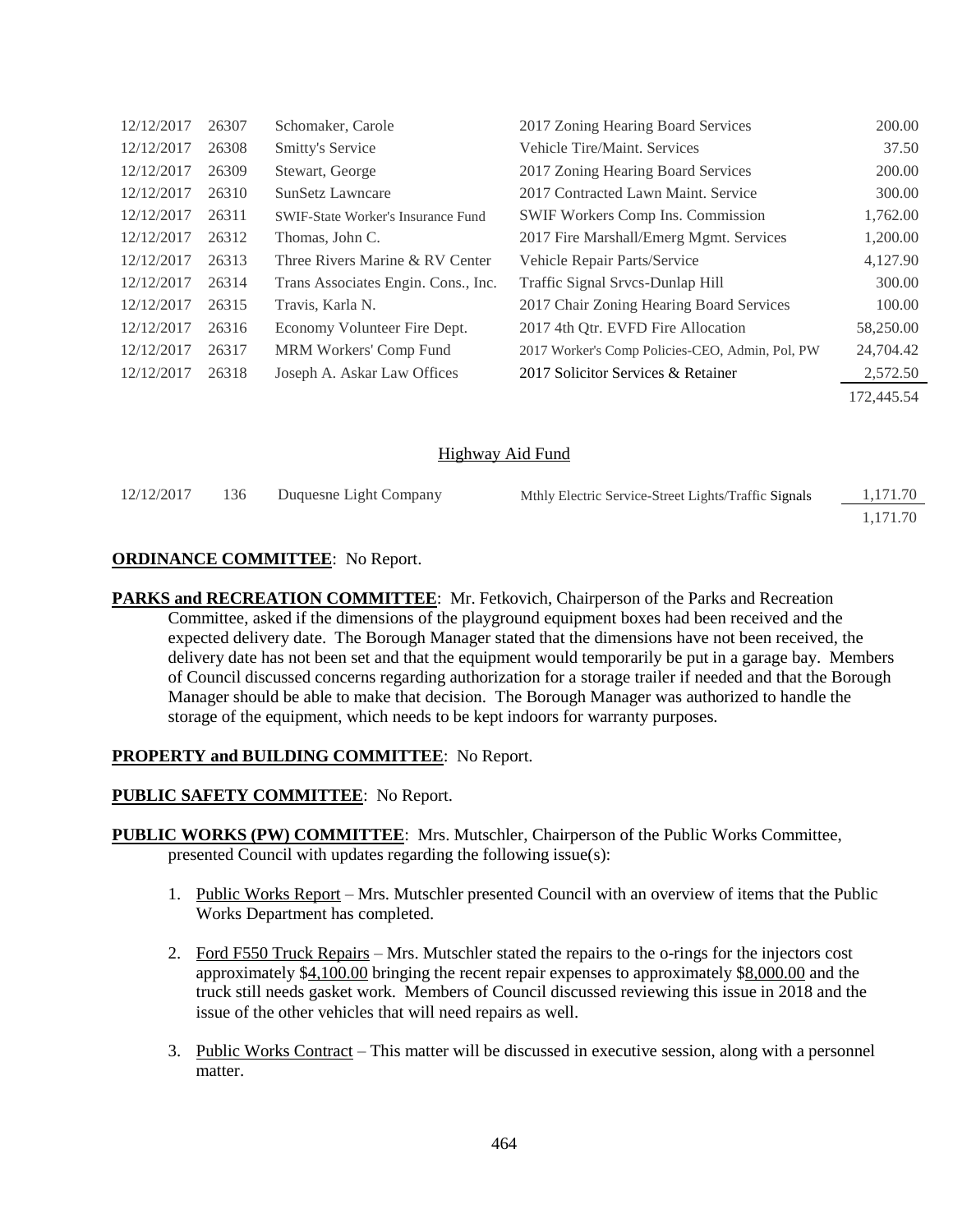- 4. Part-time Public Works Department Employees Mrs. Mutschler presented Council with an update of how the two (2) part-time public works employees are doing and to express concerns regarding one (1) of them being absent after starting. The Borough Manager stated that this issue was discussed at the time of the interview/meeting with the employee. Mrs. Mutschler inquired if an Employment Offer Letter was presented to both employees. The Borough Manager stated that he was reaching out to the Borough Solicitor. After some review, it was the consensus of Council to have the Employment Offer Letters be done as soon as possible.
- 5. Salting Sidewalks Mrs. Mutschler asked who is to salt the sidewalk leading to the EBMA office. Members of Council discussed that the custodian used to salt all the sidewalks, that the EBMA has been salting since the custodian has been gone, the Public Works Department being shorthanded, and it would be pulling a man from snow plowing to salt the sidewalks. Mayor Borato stated she would discuss the matter with the EBMA office.

Mrs. Skonieczny asked if the number of vehicles traveling Harmony Road has been checked. The Borough Manager stated that another traffic study will be conducted approximately a year after installation and this will demonstrate the effectiveness of the speed bumps. The Borough Manger stated that a thank you card has been received from one of the residents, on behalf of the Harmony Road residents, expressing their gratitude. Members of Council discussed concerns regarding people traveling into the abutting yards to go around the speed bumps on Harmony Road as they have done on Park Hill Road.

**MAYOR'S REPORT**: Mayor Borato presented Council with the Monthly Police Department Report for November 2017. After some review, this report was ordered received and filed.

Mrs. Mutschler asked if there is any more information regarding adding additional cameras to the DVR. Mayor Borato stated that Vector Security will be meeting with the Police Chief and the Borough Manger to discuss.

**SOLICITOR'S REPORT**: The Borough Solicitor presented Council with updates regarding the following issue(s):

- 1. Skonieczny Lawsuit A hearing was conducted but no updates have been received except for a change of Judges in the matter.
- 2. Economy Borough Volunteer Fire Department Tax Exoneration Request (for Lot/Block No. 60-004- 0302-000-1 – **After some review and discussion, the motion of Mr. Morrone to approve exoneration of the Economy Borough Volunteer Fire Department's Borough taxes, failed due to a lack of second.**
- 3. Lot/Block No. 60-194-0150.998 Exoneration The Borough Solicitor presented Council with information regarding an exoneration request he received for a trailer that has tax liens and is located on a parcel that a resident would like to sell. Beaver County is agreeable to the exoneration but is waiting to hear from the Borough and the Ambridge Area School District. Members of Council discussed the Repository Settlement Statement having been voted on at the November 14, 2017 meeting and that approving the exoneration would place it back on the active tax rolls. **After some discussion and review, the motion of Mr. Morrone, seconded by Mr. Fetkovich to approve the consent of the exoneration of taxes for tax parcel number 60-194-0150.998 was unanimously carried.**

**ENGINEER'S REPORT** – The Borough Engineer presented Council with updates regarding the following issue(s):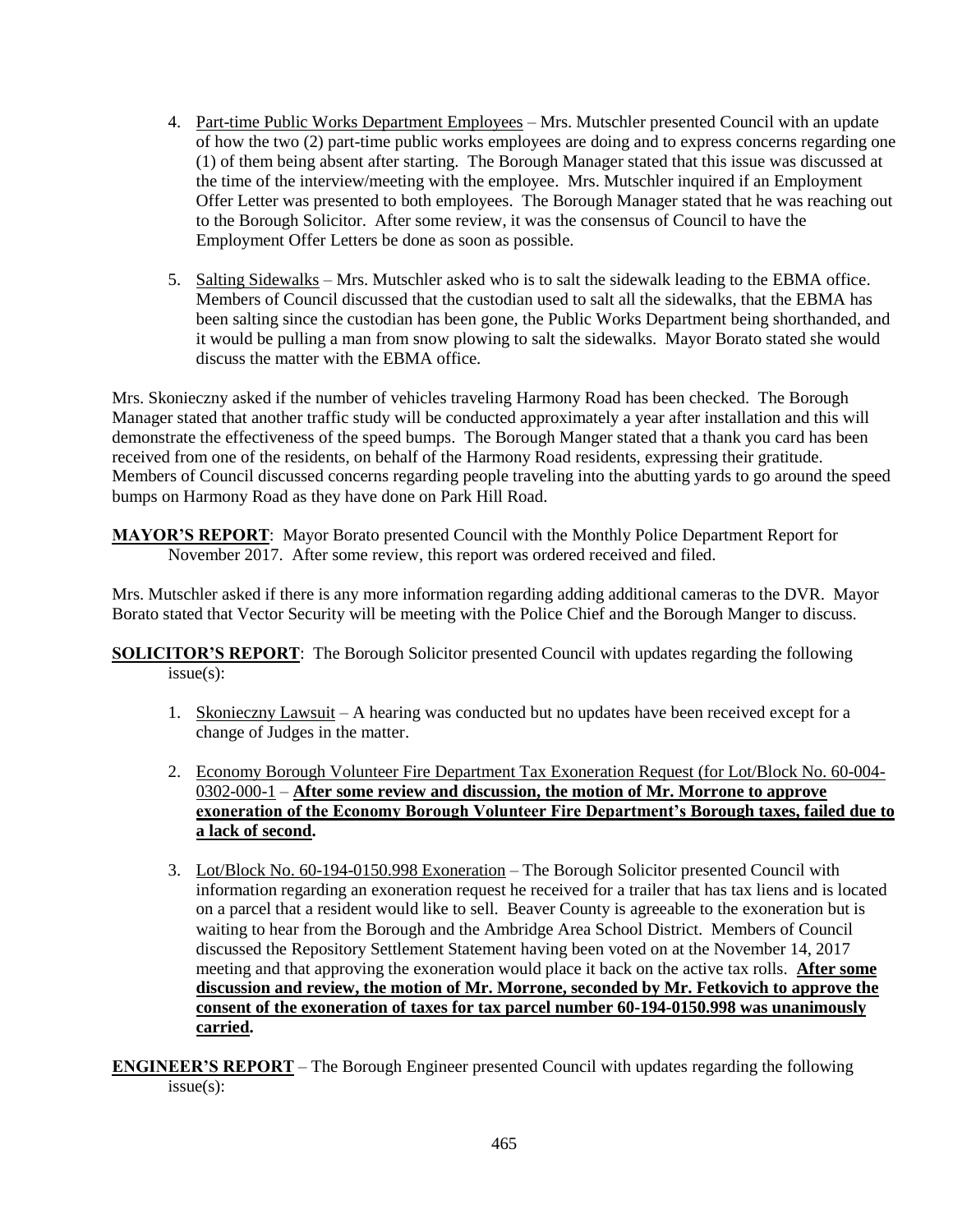- 1. Green Forest Drive Flooding A flooding complaint was received from a resident on Green Forest Drive stating that during heavy rainfall events stormwater floods across Green Forest Drive. The flooding is occurring at a low point where a twenty-four inch (24 in.) reinforced concrete pipe culvert conveys a stream from one side of the road to the other side. The Borough Engineer recommended putting the project of replacing the culvert with a thirty-six inch (36 in.) polyethylene pipe which will accommodate storms in excess of a fifty-year (50 yr.) storm event out for bid by an outside contractor for the project because of the existing utilities, depth of excavation and the need for an excavator in the Spring of 2018.
- 2. Nonconforming Lot Size Zoning Ordinance No. 465 An Ordinance amending Chapter 180 of the Borough Code entitled "Zoning" to include regulations for nonconforming lot size(s) was presented to Council for review. The Borough Engineer reviewed the concerns from the last regular meeting of Council. This ordinance is regarding nonconforming lots, not nonconforming uses, and is solely for lot sizes for single family residential dwelling(s) in all zoning districts. The verbiage has been amended to state the above. **After some review and discussion, the motion of Mr. Fetkovich, seconded by Mr. Morrone to authorize advertising of the Nonconforming Lot Size Zoning Ordinance No. 465 was unanimously carried.**

# **OLD BUSINESS**:

- 1. 2018 Final Budget The Borough Manager presented Council with an overview of the 2018 Budget that was advertised as required. **After some review and discussion, the motion of Mrs. Mutschler, seconded by Mr. Morrone to approve the 2018 Final Borough Budget as presented and advertised was unanimously carried.**
- 2. 2018 Tax Ordinance No. 466 An Ordinance establishing a tax rate of 13.5 mills for the year 2018 was presented to Council. **After some review and discussion, the motion of Mr. Fetkovich, seconded by Mrs. Mutschler to adopt Ordinance No. 466 fixing the tax rate of 13.5 Mills for the fiscal year 2018 was unanimously carried**.
- 3. Discretionary Trading Authorization (Vescio Asset Management, LLC) This matter is on hold while waiting for new Trustees to be appointed.
- 4. Valley Waste Service, Inc. Resident Letters Mrs. Mutschler requested an update regarding the information letters to residents from Valley Waste Service, Inc. The Borough Manager stated that they were to be mailed on December  $8<sup>th</sup>$  or  $11<sup>th</sup>$  and the residents should be getting them this week.
- 5. November 14, 2017 Council Minutes Amendment Mrs. Mutschler presented Council with an amendment to the November 14, 2017 Council Meeting Minutes regarding Mr. Fetkovich leaving the meeting during the Executive Session and was not present for the motions. **After some review and discussion, the motion of Mrs. Mutschler, seconded by Mr. Fetkovich to amend the November 14, 2017 Council Minutes to state that Mr. Fetkovich left during Executive Session was unanimously carried.**
- 6. PZ Northern (Northern Lights Shopping Center) Citations Mrs. Skonieczny requested an update regarding the PZ Northern citations. The Borough Manager explained that the citations were given to the District Magistrate who will schedule a hearing. Members of Council discussed the process of daily citations, if/when daily citations have been given, that PZ Northern is working to correct some of the issues that were cited, and that PZ Northern should be keeping the Borough up to date by contacting the Borough Manager.

## **NEW BUSINESS**: